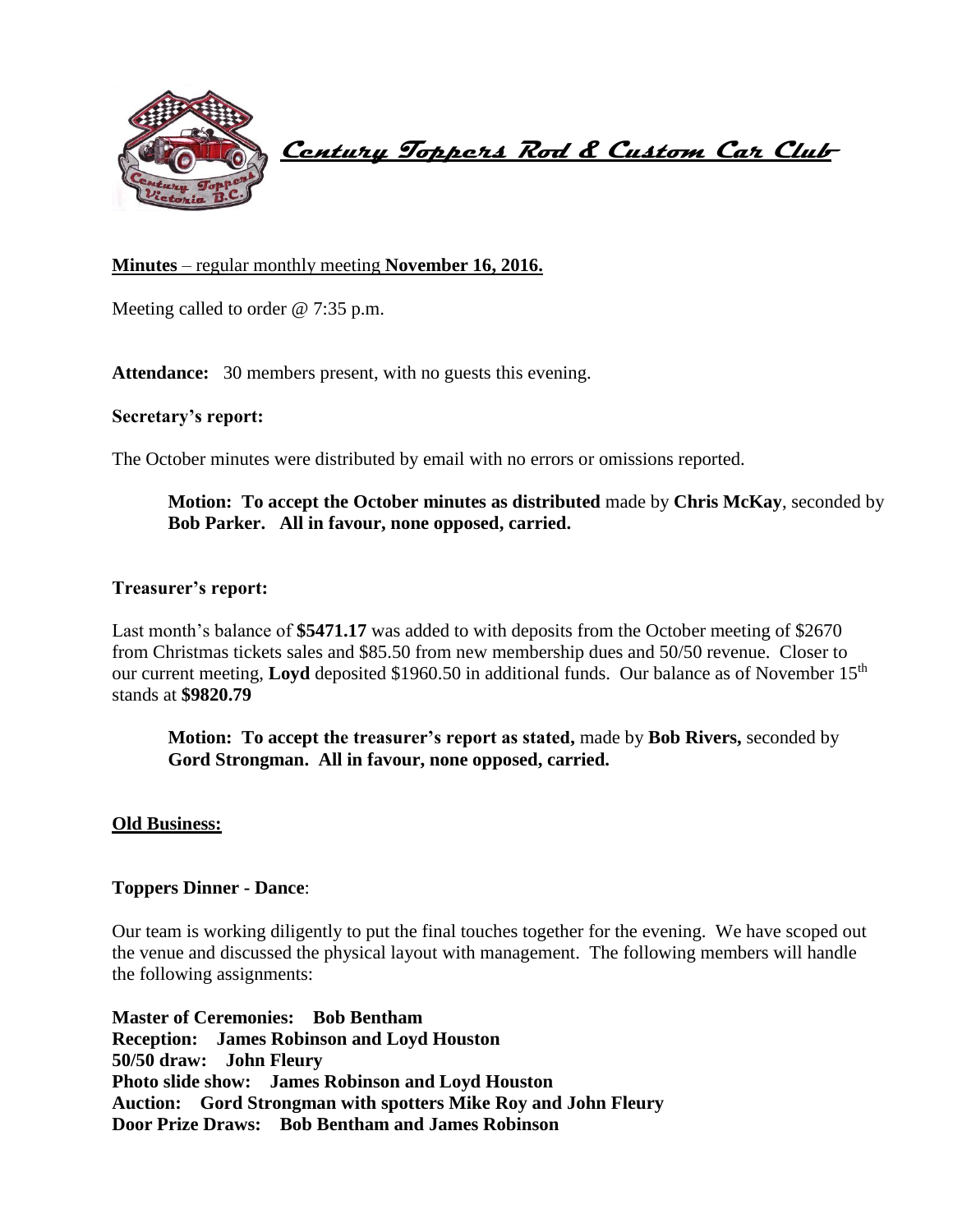Additional door prizes and auction items are still required. To that end **James Robinson** has produced a letter of introduction, requesting door prize donations as well as auction items that would contribute cash for our annual fund giving campaign. Copies were available to all members.

Bring any door prizes and auction items to the Royal Colwood Clubhouse on the evening of the event.

#### **New Name Tags:**

New member and spouse name tags were handed out to those present this evening. There are a few still missing, namely **Bill & Sarah Tinney**, **Frank Waters**, and one mis-spelled tag **Patty Rozon** to correct. **James Robinson** will get them in time for our dinner dance.

#### **Nominations and Elections:**

Final nominations for the 2017 Executive were requested tonight. One individual, **Marlin Ball,** was nominated by **Bill Campbell** for the Secretary position. This will allow our present secretary **James Robinson** to move onto a new position as webmaster, to administer and bring our website up to date and to keep it current. No other nominations were forthcoming, and with that, and the remaining executive members agreeing to stay on in their current positions, the new slate was fully endorsed by all those attending the meeting this evening.

#### **2017 Century Toppers Executive**

**President: Bill Campbell Vice President: Bob Bentham Secretary: Marlin Ball Treasurer: Loyd Houston Webmaster: James Robinson**

#### **New Business:**

### **Usage of Electronic media:**

The members were polled on how many people access either our Website or our Facebook page. The Website had about 12-14 users and Facebook had about 10-12 users. New members were informed of the website password for the members' only section and it was suggested that we consider making our password a little less generic and more secure. Updating of all facets of the website will commence in the new year.

### **B R E A K 50/50 revenue tonight is \$87.00 with Russ Etherington taking home \$43.50**